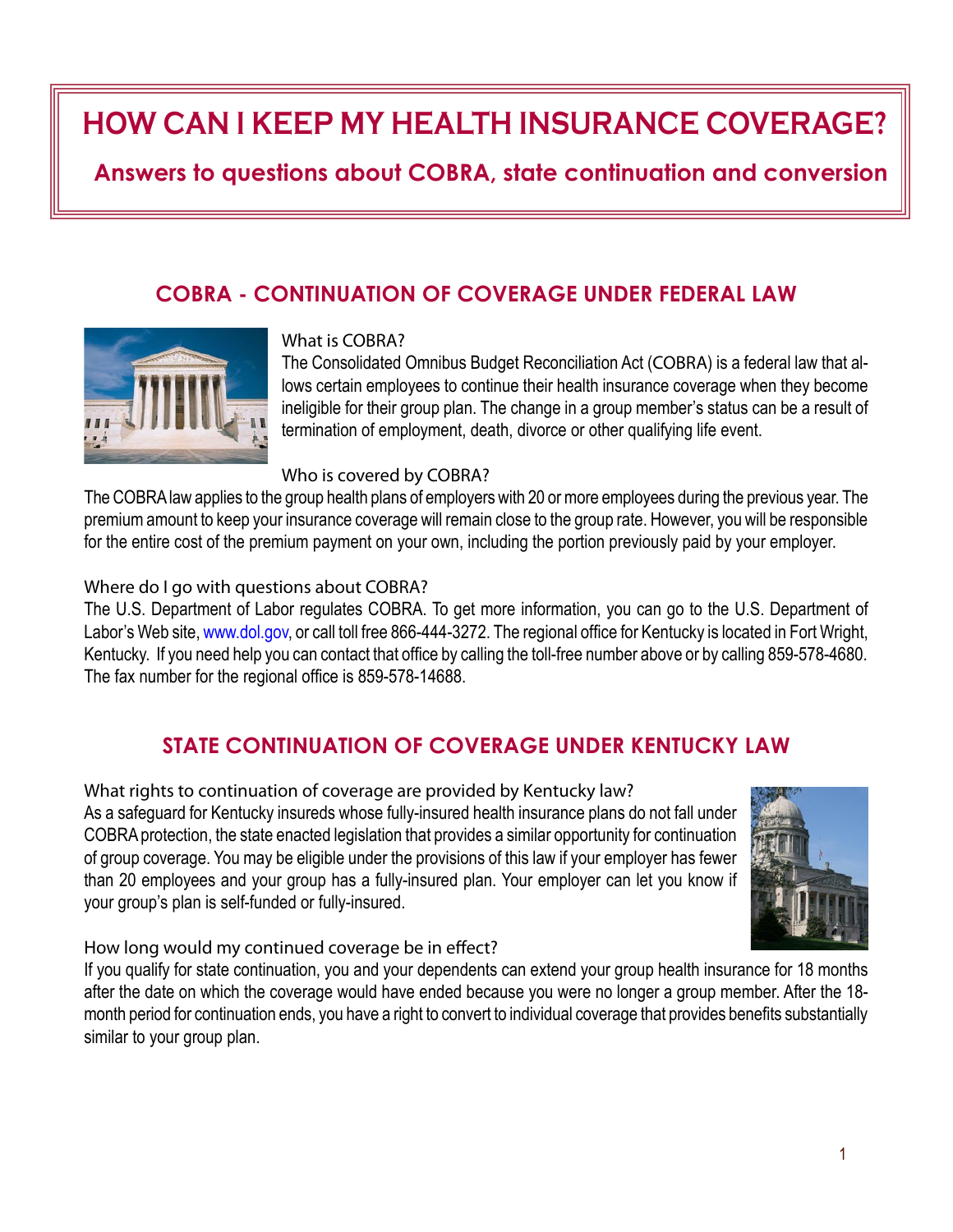## What are the conditions for state continuation of coverage?

You and any dependents who are insured under your group policy have the right to continuation of coverage if you meet certain conditions.

- First, you as the group member must have been covered by the group policy or any group policy it replaced for at least three months.
- Second, you must notify the insurer and pay the premium, including the employer's portion, at the group rate within 31 days after you receive a notice of your right to continue coverage.

Who notifies the insurance company that I am leaving the group, and who tells me about my eligibility? The employer usually lets the insurance company know you are leaving the group, but you should make certain that your employer has properly reported your status change. The insurer then is required to give you written notice of your right to elect continuation of coverage. The insurance company is considered to have given the required notification when a notice is mailed or delivered to your last known address. It is your responsibility to be sure that the insurance company has your correct address, and you must notify the insurer in writing that you are choosing continuation benefits. An insurance company is not required to provide continuation benefits if you do not elect coverage and pay the required premium within 90 days after termination of your group coverage. If you do not receive your notification, be sure to contact the insurance company well before the 90-day period has expired.

## Who do I pay for my continued coverage?

Premium payments will be made directly to the insurance company. If you fail to make timely premium payments, your coverage terminates at the end of the last period for which the premium was paid.

## What happens if my former employer changes insurance companies?

If the group through which you have continuation coverage changes to another insurer, you will remain with your original insurance company rather than switch to a new company along with the group.

How is my coverage affected if the health insurance plan is terminated for the entire group? If the group policy is terminated and is not replaced with another group policy within 31 days, the insurance company will end your continued group health coverage in the same way that it ends coverage for active employees. However, you then will have a right to convert to individual coverage.

Who, in addition to the group member, is eligible for state continuation?

The right to extend group health insurance coverage is also available to certain dependents of the group member.

- A surviving spouse and children whose coverage under the group policy would end at the death of the group member are eligible under the state law.
- A child who has been covered as a dependent under the plan has a right to continuation coverage upon reaching the plan's age limit for dependent status.
- A former spouse and the children in his or her custody are eligible for continuation benefits when their status as dependents of the group member ends. This status change would result from a court order dissolving the marriage.

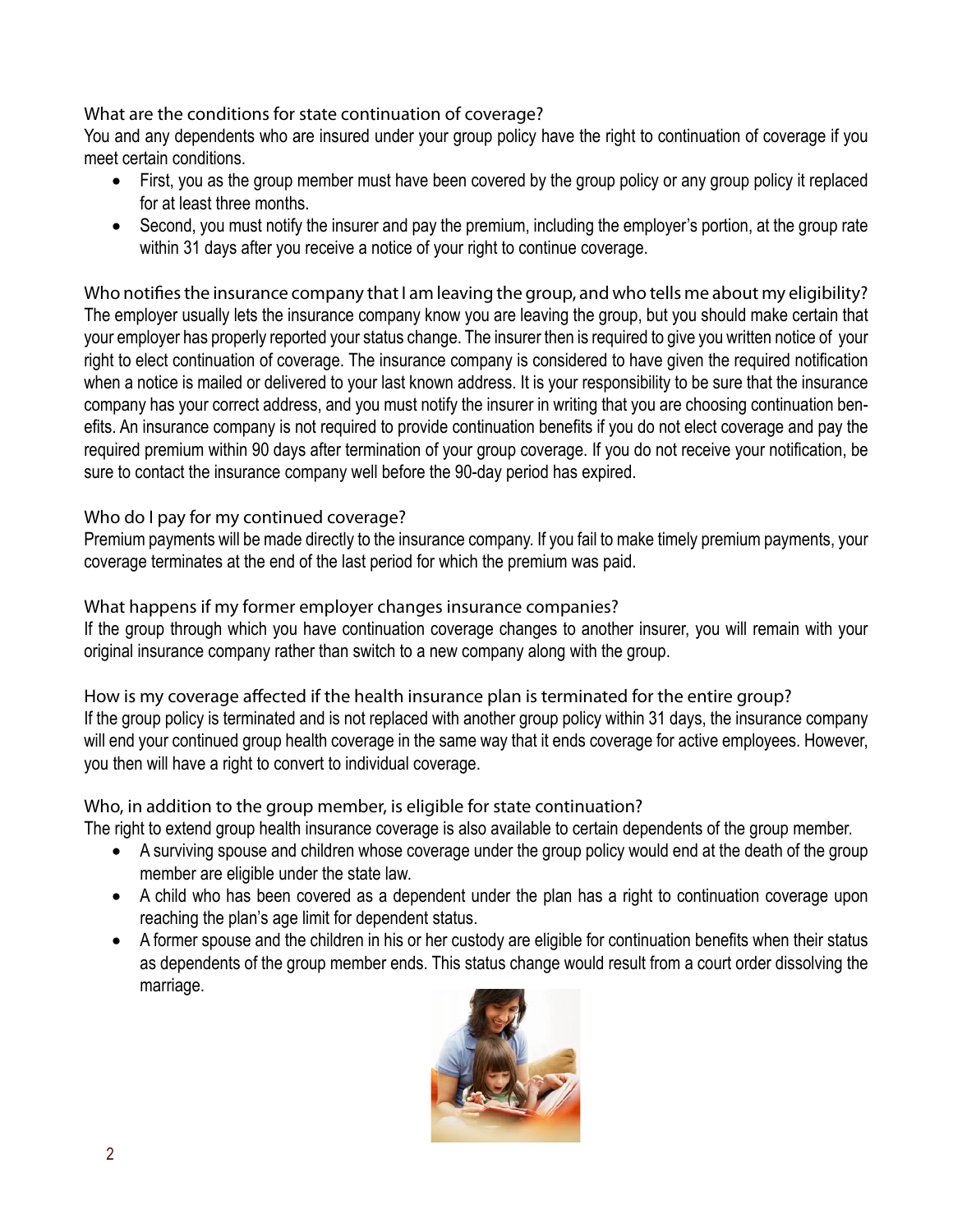#### Are there exceptions to this eligibility?

The following are situations in which continuation of your group health benefits need not be granted:

- If you are or could be covered by Medicare.
- If you are or could be covered by other group coverage.

## **RIGHTS TO CONVERSION COVERAGE UNDER KENTUCKY LAW**

How is conversion different from continuation?

State continuation provides an opportunity for you to extend your group health insurance coverage for a specified period of time. There may be circumstances, however, in which you will not be eligible for continued group coverage, making it necessary for you to obtain insurance on your own. That is where conversion comes in. The conversion provision in Kentucky law gives you the right to convert the group plan you will be losing to an individual policy offering benefits that are substantially similar to those you had through group coverage.

**Remember that state continuation provides Kentucky insureds with protections similar to those offered by COBRA, but does not duplicate COBRA provisions.**

What rights to conversion coverage does Kentucky law provide? If you are a group member with a fully-insured plan and you have been covered under any group health insurance policy for at least three months, you have the right to a

conversion health insurance policy. The policy must provide benefits that are substantially similar to the coverage you had at the time your membership in the group was terminated. For instance, in a situation where the group coverage ends completely or the group no longer exists, you as an individual employee are eligible for conversion coverage.

Keep in mind that when the 18-month period for continuation coverage ends, you have the right to convert to an individual policy with substantially similar benefits. There is no time limit on how long you can keep your conversion coverage. Be aware that although the law requires that you be offered benefits substantially similar to your group coverage, there are no restrictions to keep premium costs in line with the group rate you were previously paying.

What are the terms of conversion health insurance coverage?

- Conversion health insurance coverage must be made available to you without evidence of insurability and with no pre-existing condition limitations under most circumstances.
- The conversion health insurance policy will cover you and any eligible dependents who were covered by the group policy on the date the group coverage ended.
- The effective date of the conversion health insurance policy will be the date your group coverage ended.
- The conversion health insurance policy must provide benefits substantially similar to those offered by your group policy, but not less than minimum standards according to Kentucky laws and regulations.

Who, in addition to the group member, is eligible for conversion under state law? A conversion health insurance policy will cover any eligible dependents who were covered by the group policy on the date coverage under the group policy ended.